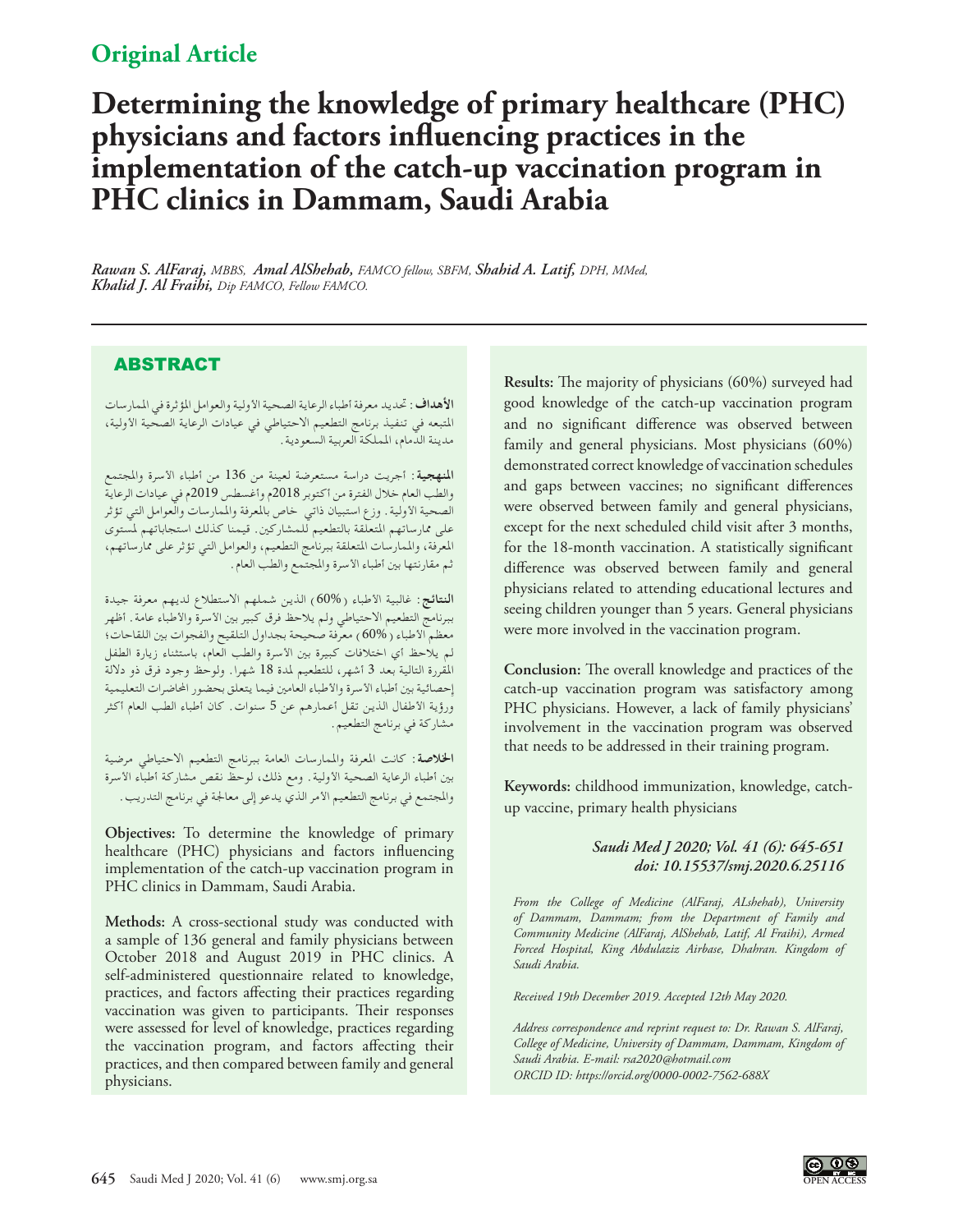Immunization is one of the most cost-effective health<br>interventions that can prevent serious infectious<br>diseases <sup>1</sup> The World Health organization (WHO) has **I** mmunization is one of the most cost-effective health diseases.[1](#page-6-0) The World Health organization (WHO) has stated that "immunization saves millions of lives,"[2](#page-6-1) and it has been estimated that 2 to 3 million deaths per year are avoided because of immunization. This prevention can be accomplished through fair access to vaccines.<sup>[3](#page-6-2)[,4](#page-6-3)</sup> However, according to the WHO, an estimated 19.5 million infants worldwide are now not receiving these lifesaving vaccines which means that these children are exposed to vaccine-preventable diseases.<sup>[3](#page-6-2)[,4](#page-6-3)</sup> Since vaccination is a critical tool for preventing communicable diseases, all children should receive the required vaccinations.

The Kingdom of Saudi Arabia (KSA) is considered one of the first countries that has ensured the inclusiveness of vaccinations, with an immunization rate greater than 98%.[5](#page-6-4) This success was achieved through a well-established healthcare system as vaccinations are provided free of charge at the point of care; vaccination is mandatory for obtaining birth certificates and before school entry.<sup>6,[7](#page-6-6)</sup>

Despite the progress in individual countries and a strong global rate of new vaccine introductions, the targets for the eradication of some communicable diseases are behind schedule.[2](#page-6-1) Several studies have investigated the barriers to immunization in children in an attempt to understand why some vaccine-preventable diseases are still relatively common.<sup>8-10</sup> These barriers include an inadequate supply of vaccines, a lack of access to health services, a shortage of accurate information regarding immunization among providers, and insufficient political and financial support.<sup>11</sup> Barriers which influence the immunization rate have previously been studied in Saudi Arabia including poor provider knowledge regarding immunization indications and contraindications, and parents' fear of adverse effects of vaccines.[7](#page-6-6),[12](#page-6-10),[13](#page-6-11) Although different strategies for improving vaccination coverage have been identified, achieving the levels necessary to obtain the most significant effects is a goal that will only be reached by the combined efforts of healthcare systems, providers, and parent education.<sup>[8](#page-6-7)</sup>

With the goal of ensuring timely and accurate administration of vaccines, the Advisory Committee on Immunization Practices of the Centers for Disease

**Disclosure.** Authors have no conflict of interests, and the work was not supported or funded by any drug company.

Control and Prevention, together with the American Academy of Pediatrics and the American Academy of Family Physicians, recommended the use of an appropriate catch-up schedule for children who may have missed doses of routine childhood vaccines. As a result, healthcare professionals are facing the challenging task of establishing a catch-up schedule for those children who have missed the basic vaccination program[.14](#page-6-12)

In KSA, nurses are more involved in developing the schedule for vaccinations resulting in a deficiency in knowledge and practices of vaccination among physicians.[12](#page-6-10) This study recommended more involvement of physicians in the vaccination program. Currently, the responsibility for vaccination of children is shared between general medical practices and community services. There is insufficient knowledge, inadequate training, and less interest regarding vaccination among health professionals, since general practitioners are under no obligation to vaccinate children. These factors have a substantial negative impact on the quality of vaccination services provided for children.<sup>[9](#page-6-13)</sup>

Establishing a proper catch-up schedule is both a challenging and a time-consuming task, and healthcare professionals often struggle to design the schedules for children who missed their vaccinations.[15](#page-6-14) Primary healthcare (PHC) physicians are the core members of the healthcare system who deal with these cases, and are responsible for disease prevention. However, the authors found no studies conducted in Saudi Arabia that assessed the knowledge status of PHC physicians regarding the catch-up vaccination program, and the factors influencing their practices in the Eastern Province region.

This aim of this study is to identify the knowledge, practices, and factors influencing the implementation of the catch-up vaccination program in their practices and to devise strategies for improving their catch-up vaccination procedures.

Methods. A cross-sectional descriptive study was conducted between October 2018 and August 2019 in the primary healthcare clinics (PHCC) in Dammam, Eastern Province, KSA. The study population included all physicians practicing in this area. There were 159 physicians working in a total of 33 PHCC. Out of these 159, 136 physicians were selected to participate in the study. A well-structured English questionnaire (**Appendix 1**) was developed to determine knowledge of the catch-up vaccination program and assess the practices and factors influencing implementation of the vaccination program in their clinics. The questionnaire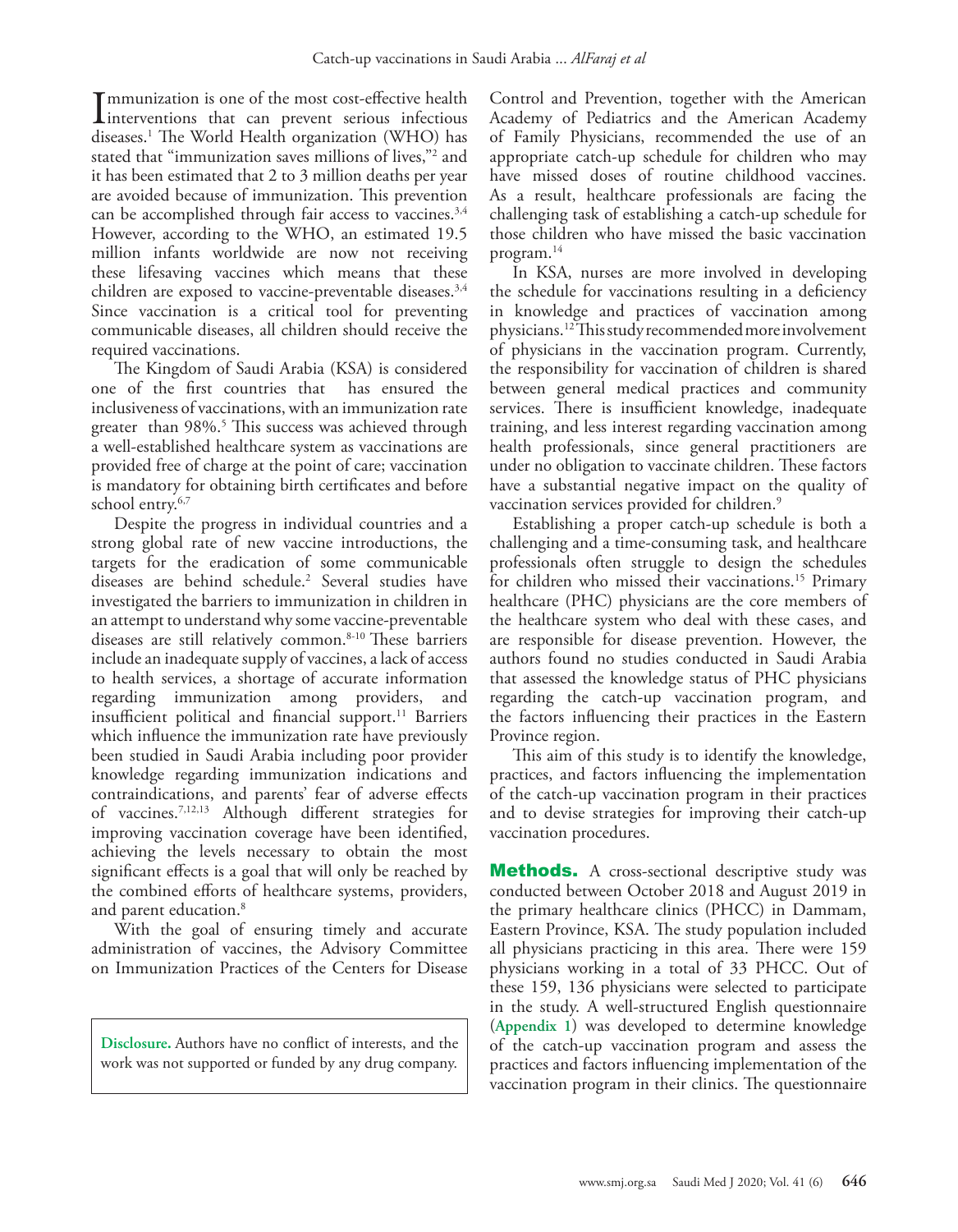was piloted with 10 physicians working in the family and community department in one of the hospitals in the Eastern Province to determine the face validity of the instrument and questions were modified accordingly. These physicians were not included in the study. Content validity was assessed by experts in area of the vaccination program. The questionnaire was comprised of 4 parts: i) the first part collected information on the demographic characteristics of the physicians participating in the study; ii) the second part included information related to vaccination practices at the PHC; iii) the third part contained questions related to the current knowledge of physicians on vaccination timing, doses of vaccine, and the interval between doses; and iv) the fourth part assessed factors influencing the practices surrounding implementation of the catch-up vaccination program.

The sample size was calculated with Raosoft program, using a margin of error of 5% and a 95% confidence interval. A sample size of 127 general and family physicians working in PHC clinics was sufficient; however, a sample of 136 was randomly selected from the total number of 159 general and family physicians using a random number table. Responses exceeded the required sample size and reached 136 in order to avoid any drop out, such as going on leave or sick, thereby affecting the study effect.

Verbal informed consent was obtained before administering the questionnaire. The aim of study was explained, and confidentiality and anonymity of participants were guaranteed. A total of 136 questionnaires were distributed to the selected PHC general and family physicians working in all PHC centers of the Ministry of Health (MOH), Dammam, Saudi Arabia. Completed questionnaires were collected by the principal investigator. Initially, the response rate was poor due to time restrictions and busy clinical hours; therefore, an electronic form was created and sent to the physicians using lists of their mobile numbers and they were asked to complete and return the questionnaire electronically. Frequent reminder messages were sent to non-responders with an interval of days, weeks, and up to one and a half months to increase the response rate. A meeting with the directors of PHCC was also arranged to discuss the study objectives, and to ensure the return of completed questionnaires by their selected staff. The electronic data were examined by the principal investigator immediately upon receipt, and any discrepancies in the data were discussed with the physicians concerned.

The questionnaire was coded 1 for "yes" and 0 for "no". Data were kept under lock and key to avoid

any breaches of confidentiality. This study received ethical approval from the Ministry of Health, Research Committee in Dammam, Saudi Arabia. This study was not funded by any agency.

*Statistical analysis*. The data were analyzed using the Statistical Package for Social Sciences, version 23 (IBM SPSS Inc., Chicago, IL, USA). Frequencies and percentages of variables were computed. The Chi-square test was used for analysis of categorical data. A *p*-value ≤0.05 was considered as statistically significant. The data were tested for reliability using Cronbach's alpha; the resulting coefficient was 0.707 indicating an acceptable level of reliability.

**Results.** The response rate to the questionnaire was 100%. The demographic profile of all participants for the catch-up vaccination program in PHCC is summarized in **Table 1**. In both categories, the majority

Table 1 - Demographic data of general (n=93) and family physicians (n=43) in primary healthcare centers in Dammam, Saudi Arabia (n=136).

| Characteristics                                     | Family physician | General physician |  |
|-----------------------------------------------------|------------------|-------------------|--|
| Gender                                              |                  |                   |  |
| Male                                                | 8(18.6)          | 34 (36.6)         |  |
| Female                                              | 35 (81.4)        | 59 (63.4)         |  |
| Age                                                 |                  |                   |  |
| <30 years                                           | 1<br>(2.3)       | 15(16.1)          |  |
| 30-45 years                                         | 38 (88.4)        | 68 (73.1)         |  |
| $45-60$ years                                       | (9.3)<br>4       | 10(10.8)          |  |
| $>60$ years                                         | $\theta$         | 0                 |  |
| Nationality                                         |                  |                   |  |
| Saudi                                               | 39 (90.7)        | 86 (92.5)         |  |
| Non-Saudi                                           | (9.3)<br>4       | (7.5)<br>7        |  |
| Position                                            |                  |                   |  |
| Resident                                            | 17(39.5)         | 92 (98.9)         |  |
| Specialist                                          | 21(48.8)         | (1.1)<br>1        |  |
| Consultant                                          | 5(11.6)          | $\overline{0}$    |  |
| Degree                                              |                  |                   |  |
| Medical degree                                      | 8(18.6)          | 91 (97.8)         |  |
| Family medicine diploma                             | 12(27.9)         | 1<br>(1.1)        |  |
| FM board or PhD                                     | 23(53.5)         | 1<br>(1.1)        |  |
| Duration of experience(years)                       |                  |                   |  |
| &5                                                  | 8 (18.6)         | 35 (37.6)         |  |
| $5-10$                                              | 28(65.1)         | 37 (39.8)         |  |
| >10                                                 | 7(16.3)          | 21(22.6)          |  |
| Any administrative responsibilities                 |                  |                   |  |
| Yes                                                 | 18 (41.9)        | 12(12.9)          |  |
| No                                                  | 25(58.1)         | 81 (87.1)         |  |
| Number of clinics covered per week                  |                  |                   |  |
| None                                                | $\overline{0}$   | 2(2.2)            |  |
| $1-4$                                               | 13 (30.2)        | 21(22.6)          |  |
| $5 - 7$                                             | 14 (32.6)        | 39 (41.9)         |  |
| $8 - 10$                                            | 16 (37.2)        | 31 (33.3)         |  |
| Values are presented as number and percentages (%). |                  |                   |  |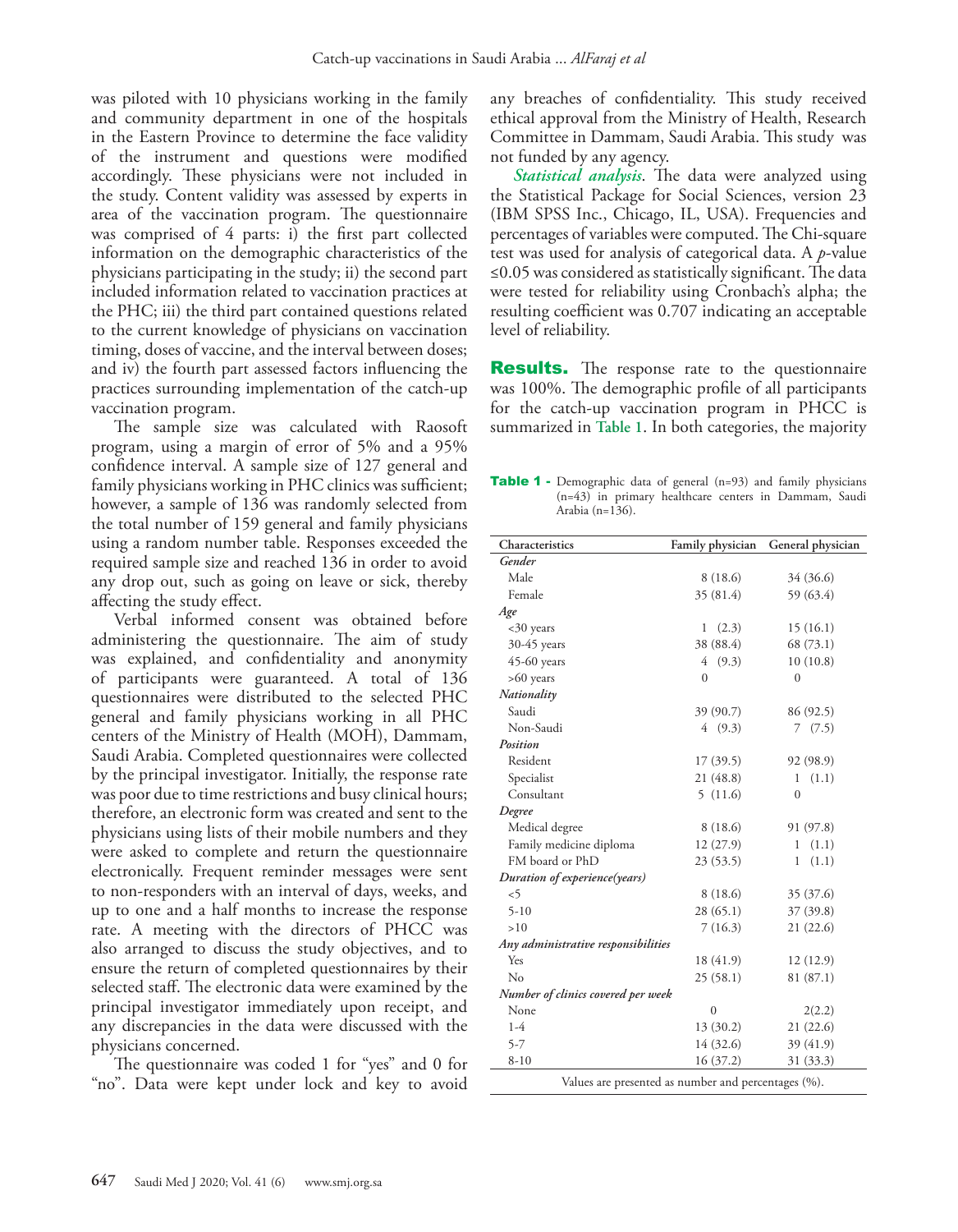of participants were female physicians: 81.4% female versus (vs.) 18.6% male family physicians compared to 63.4% female vs. 36.6% male general physicians. Ninety percent of participants in both groups were Saudi, most participants were aged 30-45 years, and the largest group of general physician participants were residents (98.9%). The majority of family physicians (65.1%) had between 5 and 10 years' experience compared to 39.8% of general physicians.

**Table 2** shows the percentage of family and general physicians who reported that they have good knowledge of the catch-up vaccination program. The majority of physicians in both categories (60%) had good knowledge with no significant difference

**Table 2** - Knowledge of catch-up vaccination schedule by family (n=43) and general physicians (n=93).

| Knowledge | Family<br>physicians                                                                                                                                 | General<br>physicians |           | $P$ -value |
|-----------|------------------------------------------------------------------------------------------------------------------------------------------------------|-----------------------|-----------|------------|
| Good      | 60.5                                                                                                                                                 | 60.2                  | $0.001^+$ | 0.98       |
| Poor      | 39.5                                                                                                                                                 | 39.8                  |           |            |
|           | Values are presented as percentage $(\% )$ . <sup>†</sup> 0 cells $(0.0\%)$ have expected<br>count less than 5. The minimum expected count is 17.07. |                       |           |            |

between them  $(x^2=0.001, p=0.98)$ . Table 3 shows the responses of physicians on various aspects of practices related to different scenarios and statements regarding vaccination. Findings indicated that 36% of family and general physicians answered correctly to scenario A and no significant difference related to statements 1 and 3 was observed between the 2 categories of physicians (*x2* =2.504, *p*=0.475). A statistically significant difference was observed between the physician groups regarding the knowledge related to the next scheduled visit after 3 months  $(x^2 = 4.488, p=0.034)$ . Almost two-thirds (62.5%) of PHC physicians provide correct answers related to the statements of scenario B with no significant difference observed between physician categories ( $x^2$ =2.531,  $p$ =0.470). There was no significant difference related to the knowledge of scenario C between the physician groups  $(x^2=0.817, p=0.845)$ . No significant differences in the knowledge related to the gapping of pneumococcal conjugate vaccine(PCV) (*x2* =0.611, *p*=0.434 ) and the *Haemophilus influenza* type B (HiB) vaccination doses were observed between physician categories (*x2* =0.141, *p*=0.707).

Table 3 - Percentage of correct responses to the knowledge of scenarios and statements among primary healthcare physicians (N=136).

| Statement                                                                                                                                                             | Family physicians | General<br>physicians | $x^2$ | $P$ -value |
|-----------------------------------------------------------------------------------------------------------------------------------------------------------------------|-------------------|-----------------------|-------|------------|
| A. Jason is a 15-month-old infant; While reviewing his immunization<br>record, you notice his vaccines are up to date through age 6 months.                           |                   |                       |       |            |
| Will you give him 12 month vaccine now?                                                                                                                               | 36 (83.7)         | 79 (84.9)             | 0.034 | 0.854      |
| The next scheduled visit for the child will be after 3 months?                                                                                                        | 18(41.9)          | 57(61.3)              | 4.488 | 0.034      |
| The 18 month vaccine is the one that should be given at the next<br>scheduled visit?                                                                                  | 29(67.4)          | 61 (65.6)             | 0.045 | 0.832      |
| Total correct answers among physicians                                                                                                                                | 50 (36.8)         |                       | 2.504 | 0.475      |
| B. A 9-month-old baby girl who has only received her 2-month vaccines.                                                                                                |                   |                       |       |            |
| Will you give her 9 months + 4 months without Rota now?                                                                                                               | 36 (83.7)         | 70 (75.3)             | 1.222 | 0.269      |
| The next scheduled visit will be after one month?                                                                                                                     | 35(81.4)          | 67(72.0)              | 1.372 | 0.242      |
| Is the 6 month vaccine without Rota the one that should be given at<br>the next visit?                                                                                | 37 (86.0)         | 76 (81.7)             | .392  | 0.531      |
| Total correct answers among physicians                                                                                                                                | 85(62.5)          |                       | 2.531 | 0.470      |
| C. A 5-month-old baby boy who received hep B at birth only<br>and received Hexa (IPV, DTaP, Hep B, HiB), PCV, and a Rota<br>vaccine at 2 months.                      |                   |                       |       |            |
| Will you give him 4 month vaccine now?                                                                                                                                | 36 (83.7)         | 78 (83.9)             | 0.000 | 0.982      |
| The next scheduled visit will be after one month?                                                                                                                     | 31(72.1)          | 63(67.7)              | 0.261 | 0.610      |
| Is the 6 months vaccine the one that should be given at the next visit?                                                                                               | 39 (90.7)         | 81 (87.1)             | 0.367 | 0.544      |
| Total correct answers among physicians                                                                                                                                | 75(55.1)          |                       | 0.817 | 0.845      |
| D. A 24 month-old-baby who received the first dose of PCV vaccine<br>at the age of 12 months, are no more doses of PCV vaccine needed for<br>him?                     | 28(65.1)          | 54(58.1)              | 0.611 | 0.434      |
| E. The minimum gap between the second and third dose of HiB<br>(Haemophilus influenzae type B vaccine) for a baby who is<br>currently about 10 months old is 4 weeks? | 38 (88.4)         | 80 (86.0)             | 0.141 | 0.707      |

Hep B: heaptitis B, HiB: haemophilus influenza type B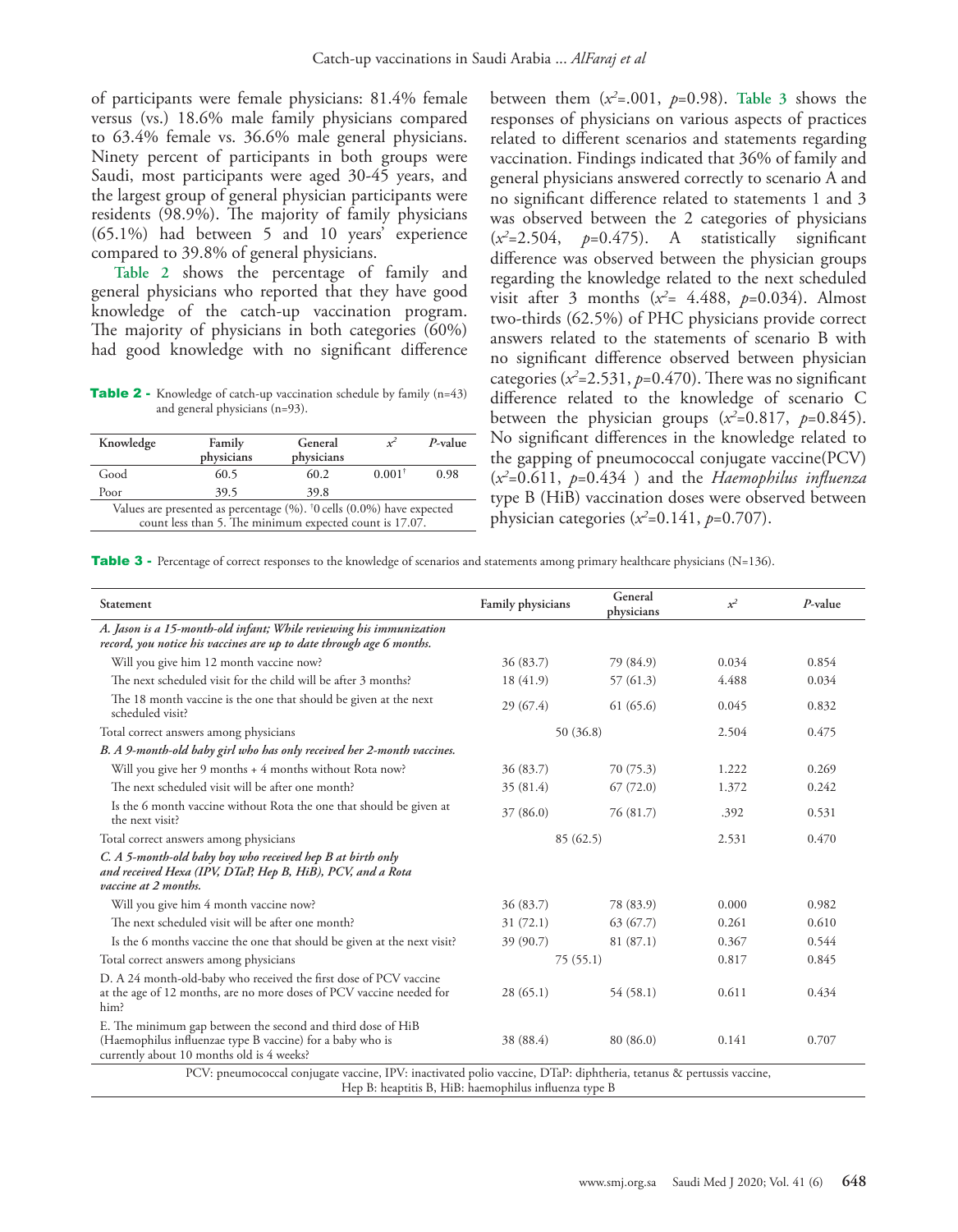**Practices Family physician General physician** *x2**P***-value** *Do you regularly receive MOH memos about the vaccination program?* 0.283 0.594  $\text{Yes}$  12 (27.9) 22 (23.7) No  $31 (72.1)$  71 (76.3) *Are you aware of the MOH national immunization program?* 0.104 0.746  $Y_{\text{es}}$  and  $Y_{\text{es}}$  and  $Y_{\text{es}}$  and  $Y_{\text{es}}$  and  $Y_{\text{es}}$  and  $Y_{\text{es}}$  (91.4) No  $3 \quad (7.0)$  8 (8.6) *Are you aware of MOH catch-up vaccination schedule?* 0.020 0.886  $Y_{\text{es}}$  30 (69.8) 66 (71.0) No  $13 (30.2)$   $27 (29.0)$ *Did you train or attend an educational lecture on vaccination?* 7.565 0.006  $Y_{\text{es}}$  23 (53.5) 27 (29.0) No  $20\ (46.5)$  66 (71.0) *Do you see paediatric patients younger than 5 years?* 5.675 0.017  $Y_{\text{es}}$  36 (83.7) 89 (95.7) No  $7(16.3)$  4 (4.3) *Have you seen a child with a delayed vaccination schedule?* 1.687 0.194<br>
Yes 38 (88.4) 1.687 0.194  $Y_{\text{es}}$  38 (88.4) 88 (94.6) No  $5(11.6)$  5 (5.4) *Do you advise parents to keep up a vaccine program for their child?* 1.934 .164  $Y_{\text{es}}$  40 (93.0) 91 (97.8) No  $3 \quad (7.0)$   $2 \quad (2.2)$ *Do you feel confident dealing with catch-up vaccination?* 0.191 0.662  $\frac{23}{53.5}$  46 (49.5) No  $20(46.5)$   $47(50.5)$ Values are presented as number and percentages (%). MOH: Ministry of Health

Table 4 - Practices of family and general physicians of primary healthcare clinics in Dammam, Saudi Arabia. (N=136).

**Table 4** shows information regarding the vaccination practices of family and general physicians in PHC clinics. A statistically significant difference between physician groups was observed on the question related to training or attending an educational lecture in vaccination program between family and general physicians (*x2* =7.565, *p*=0.01) and indicated that 53% of family physicians attended training or educational lectures compared to 29% of general physicians. A higher proportion of general physicians (95.7%) reported seeing pediatric patients aged <5 years than family physicians (83.7%) (*x2* =5.675, *p*=0.02).

**Table 5** shows no significant differences in the factors influencing the practices related to the implementation of the catch-up vaccination program between the 2 categories of physicians in PHC centers. However, a significant difference was observed related to more involvement of general physicians (80.3%) in vaccination programs compared to family physicians (19.7%) in the implementation of the catch-up vaccination program in PHC centers (*x2* =8.428, *p*=0.004).

**Discussion.** Acceptance of vaccination programs among the general population depends largely on motivation by the healthcare system. The PHCC based on PHC physicians constitute an important segment of the primary healthcare system for the provision of preventive health services. The level of vaccination services provided by them to their catchment population is directly related to their level of knowledge and the practices in their centers. Therefore, in order to ensure that the catch-up vaccination program is successful, the assessment of existing knowledge, practices, and factors influencing their practices in the implementation of the vaccination program is essential in order to identify any deficiencies if present, and address them by adequate training and orientation in program practices. This study was undertaken with the family and general physicians, their responses were recorded, and conclusions were drawn.

In the current study, the majority of physicians were female (81.4%) of family physicians and 63.4% of general physicians. The largest group of general physicians were residents (99%). This may explain why the Saudi Commission of Health and Specialty increased the number of acceptance into family board programs to meet the Saudi Arabia 2030 vision of the healthcare system. The majority of family physicians (65.1%) had between 5-10 years of experience compared to 39.8% of general physicians.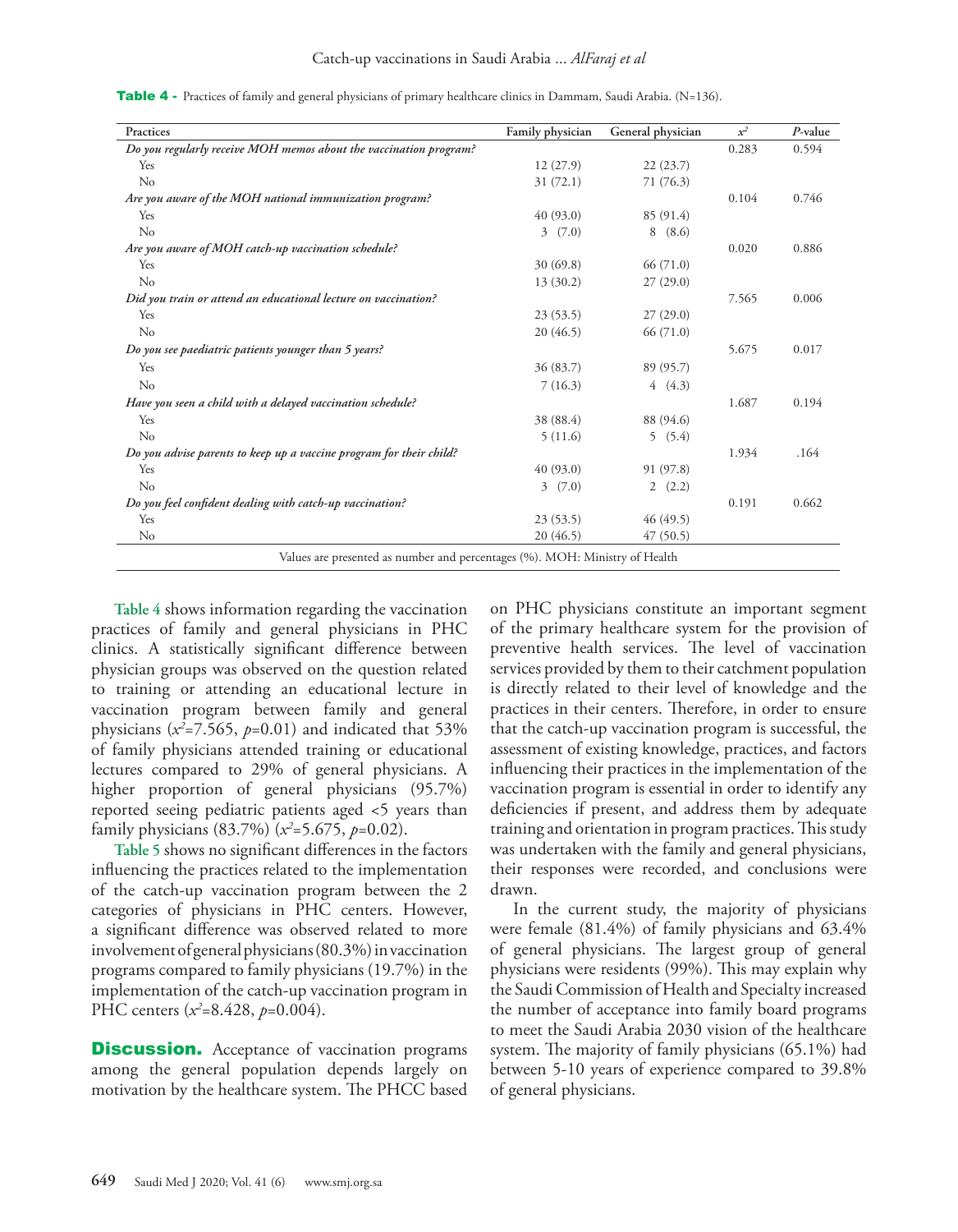**Practices** Family physicians General physician s  $X^2$ *P***-value** *Does your center cover vaccine cases?* 1.418 .234  $Y_{\text{es}}$  90 (67.7) No  $\begin{array}{ccccccc} 0 & 3 & (100) & & & \end{array}$ *Does the vaccine clinic in your center have all vaccine shots?* 0.121 0.728  $\frac{38 (31.1)}{84 (68.9)}$ No  $5(35.7)$  9 (64.3) *Are all vaccinations available in primary health center?* 0.311 0.577  $Y_{\text{es}}$  38 (30.9) 85 (69.1) No  $5(38.5)$   $8(61.5)$ *Are you involved in the vaccination program in PHC center?* 8.428 0.004  $Y$ es 13 (19.7) 53 (80.3) No  $30 (42.9)$   $40 (57.1)$ *Do you give the vaccine to a child by yourself?*  $0.488$  0.488  $Y$ es 8 (38.1) 13 (61.9) No  $35(30.4)$  80 (69.6) *Do you follow up with catch-up vaccine cases in your center?* 0.678 0.410  $Y_{\text{es}}$  65 (70.7) 65 (70.7) No  $16 (36.4)$   $28 (63.6)$ *have you been asked to formulate catch-up vaccine schedules?* 0.505 0.478<br>
Yes 25 (34.2) 48 (65.8)  $\frac{1}{8}$  Yes  $\frac{48}{65.8}$ No  $18 (28.6)$   $45 (71.4)$ *Do you think that formulating catch-up vaccine schedules is difficult* 3.586 0.058  $\frac{26 (39.4)}{40 (60.6)}$ No  $17 (24.3)$  53 (75.7) Values are presented as number and percentages (%). MOH: Ministry of Health, PHC: primary healthcare

**Table 5** - Factors influencing the implementation of the catch-up vaccination program in primary healthcare centers (N=136).

The study results revealed that 60% of PHC physicians have good knowledge of the catch-up vaccination program and its implementation in their practices with no statistically significant difference between family and general physicians in the knowledge of the catch-up vaccination schedule. This study found a level of knowledge 40% higher than that reported by Cohen et al.[13](#page-6-11) Findings indicated that, overall, 36.8% of PHC physicians correctly responded to the statements in scenario A, 62.5% responded correctly to the statements in scenario B and 55.1% responded correctly to the statements in scenario C. However, in scenario A, a lower correct response rate related to the scheduling of the 18-month vaccination for children ≥15 months of age was found for family physicians. Similar results were found by Cohen et al<sup>13</sup> and Wood et al.[16](#page-6-15) This difference in knowledge could be attributed to more involvement of general physicians in vaccination programs compared to family physicians. Similar results have been seen in a study conducted by Cohen et al.<sup>[13](#page-6-11)</sup> In Chicago-based study, family physicians were less likely to follow a catch-up vaccination program compared to pediatricians.

Our study results indicated that family physicians were more involved in educational lectures and

administrative tasks compared to general physicians who were involved in the implementation of the catch-up vaccination program. No significant difference was observed between the 2 physician categories in relation to the knowledge of PCV and *Haemophilus influenza* type B (Hib) vaccine gapping. Findings revealed that 65.1% of family physicians responded correctly to the gapping of PCV vaccine compared to 58.1% of family physicians and 88.4% of family physicians responded correctly to the gapping of *Haemophilus influenza* type B (Hib) vaccine compared to 86% of general physicians.

This study also highlighted the possible factors that influence the practice of implementing a catch-up vaccination program. The most important factor affecting the catch-up vaccination program was more involvement of (80.3%) of general physicians, compared to family physicians (19.7%). This result is similar to that reported by Cohen et al.<sup>[13](#page-6-11)</sup>

The strengths of our study include a high response rate (100%) among PHC physicians as gatekeepers of primary care services and, to the best of our knowledge, no similar study has previously been carried out in Saudi Arabia. Despite the study's results; however, all of the information reported may not reflect the actual situation in the PHC clinics; our questionnaire contains closed-ended questions that may not have identified